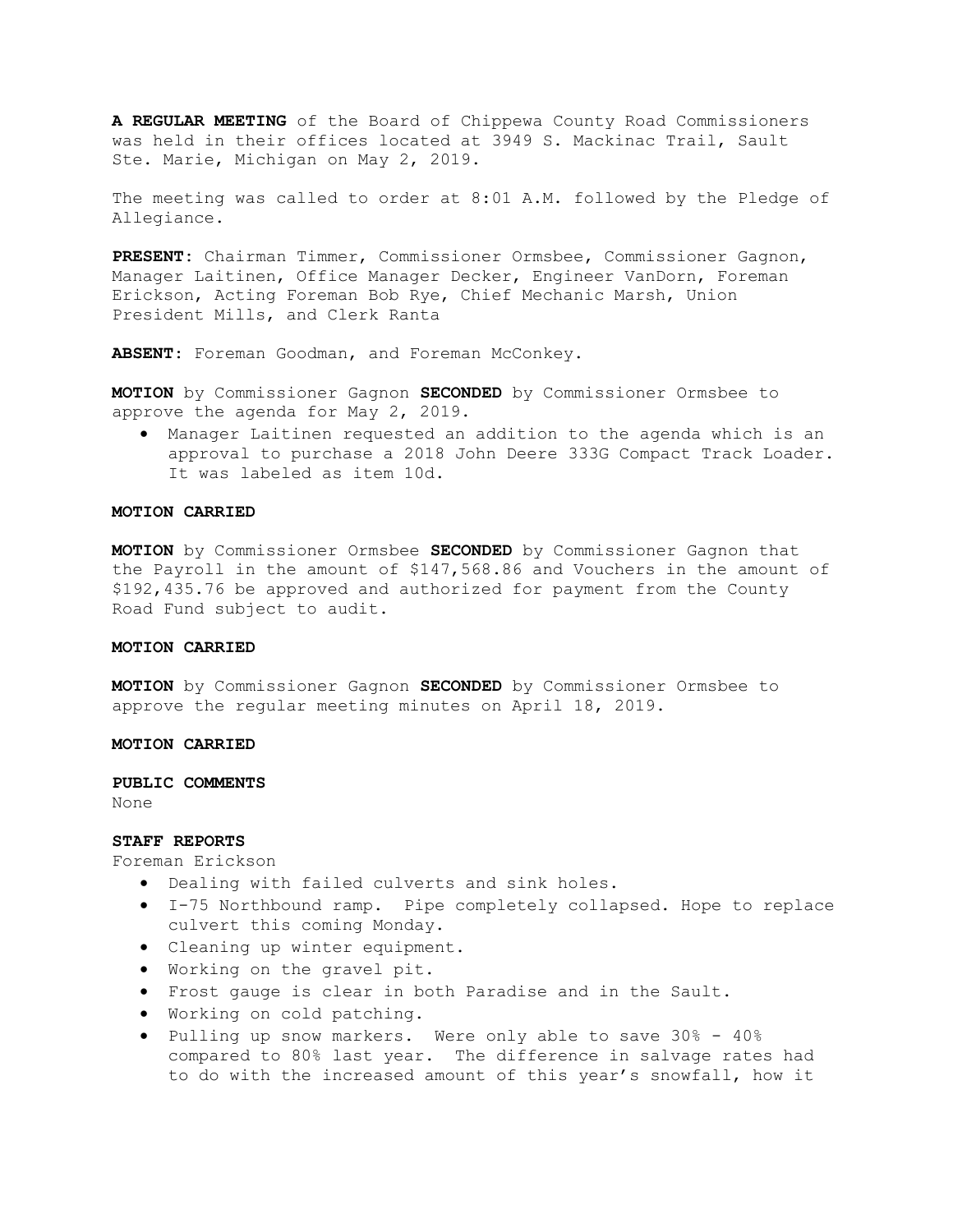bent the fiberglass poles and the bent poles being damaged by plow trucks.

Acting Foreman Bob Rye

- Pulling up snow stakes. Small number of stakes were damaged. Not a large loss.
- Working on brush and visibility. Discussion ensued.

Office Manager Decker

- The audit is being approved today.
- ACT 51 is completed and posted online.
- Have not received all the information back yet regarding rates from Blue Cross Blue Shield.

Engineer VanDorn

- Grade inspection final for the Curley Lewis project was submitted. The project has been split into two project numbers because of federal funding. Requesting another signature page to be signed. It now looks like a July letting for the project.
- Working on a Category F Grant for the Kinross Industrial Park Dr. project for 2020-2021 which is due tomorrow.
- Payne and Dolan would like to start on the Lakeshore Drive project soon. Looking into the start date.
- Gaines Highway received some funding from the Small Urban Program. Will work on grade inspection final for this project and plan to submit this project in a few weeks.

Chief Mechanic Marsh

- The shop has been super busy this past winter.
- Received one bid for the shop truck body.
- Systematically going through each plow truck that was used this winter and performing a maintenance check and fixing issues. The trucks are usually in for a couple days.
- Commissioner Ormsbee asked the status of the former Sugar Island Fire Truck and when it will be ready for use. Chief Mechanic Marsh said it is getting set up and should be in use hopefully by next week.

Union President Mills

No Report

## MANAGER'S REPORT

- Working on local paving package. Met with Drummond Island Township Supervisor regarding paving work on Drummond Island. Plan to meet with other Township Supervisors to discuss their paving needs.
- Various requests to pave roads were discussed.
- Held the annual MSHA and Safety meetings. Both went well.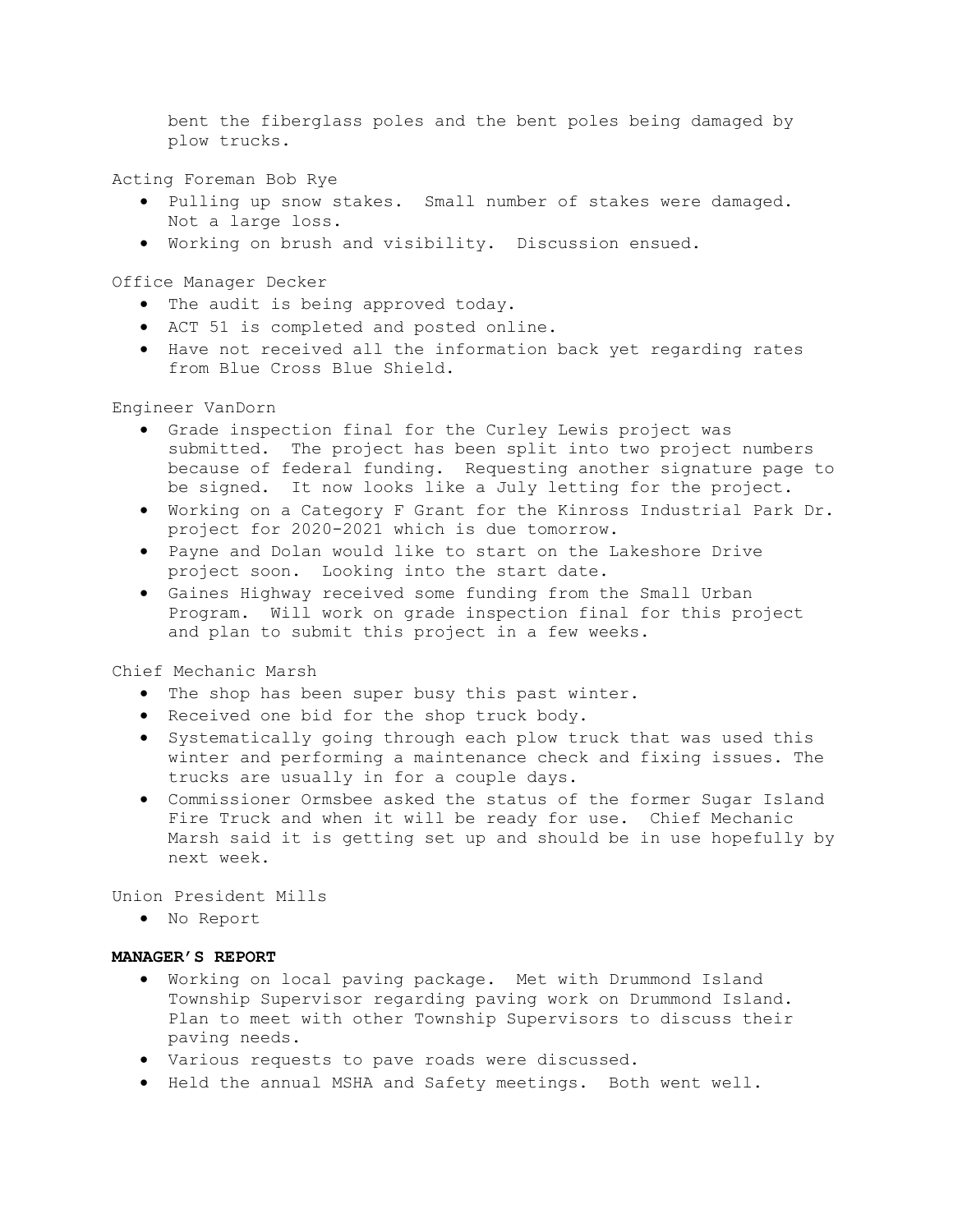- MDOT pavement marking bids are over 8%. Looking into using waterborne paint.
- Unfunded liability work group will meet next week at Crystal Mountain resort.
- Was contacted by Nick Cassel from the conservation district who would like a permit to take care of invasive species in the right-of-way.
- Attended a riveting webinar on Bridge Asset Management Planning with Engineer VanDorn. Will attend another in-person session on May 14, 2019 and come back with our own draft plan for Bridge Asset Management.
- Culvert issues at the Northbound I-75 ramp and on Whitefish Point Road. Hope to install new culverts next week.
- Participated with Luce County's re-monumentation contractor selection process.
- $\bullet$  Straits Area Council Meeting will be held next Tuesday on May 7, 2019.
- Both interns from last year are returning and start this coming Monday.
- Office Manager Decker added that the new server is expected to arrive on Monday. The server will assist with memory capacity and speed with the new road-soft database.

### NEW BUSINESS

Bid Award for Mechanics Truck Body

MOTION by Commissioner Ormsbee SECONDED by Commissioner Gagnon to grant final approval to award the Mechanics Truck Body Bid to Truck and Trailer Specialties for the amount of \$35,234.00.

# MOTION CARRIED

Curley Lewis Road Project Signature Page

MOTION by Commissioner Gagnon SECONDED by Commissioner Ormsbee to sign the second Curley Lewis Road Project Signature Page.

# MOTION CARRIED

- Reaffirm Board Policies #7-9
	- 7. Freedom of Information Act Policy
	- 8. Title VI Policy
	- 9. Drug Free Workplace Policy

MOTION by Commissioner Ormsbee SECONDED by Commissioner Gagnon to reaffirm Board Policies #7-9.

### MOTION CARRIED

2018 John Deere 333G Compact Track Loader Purchase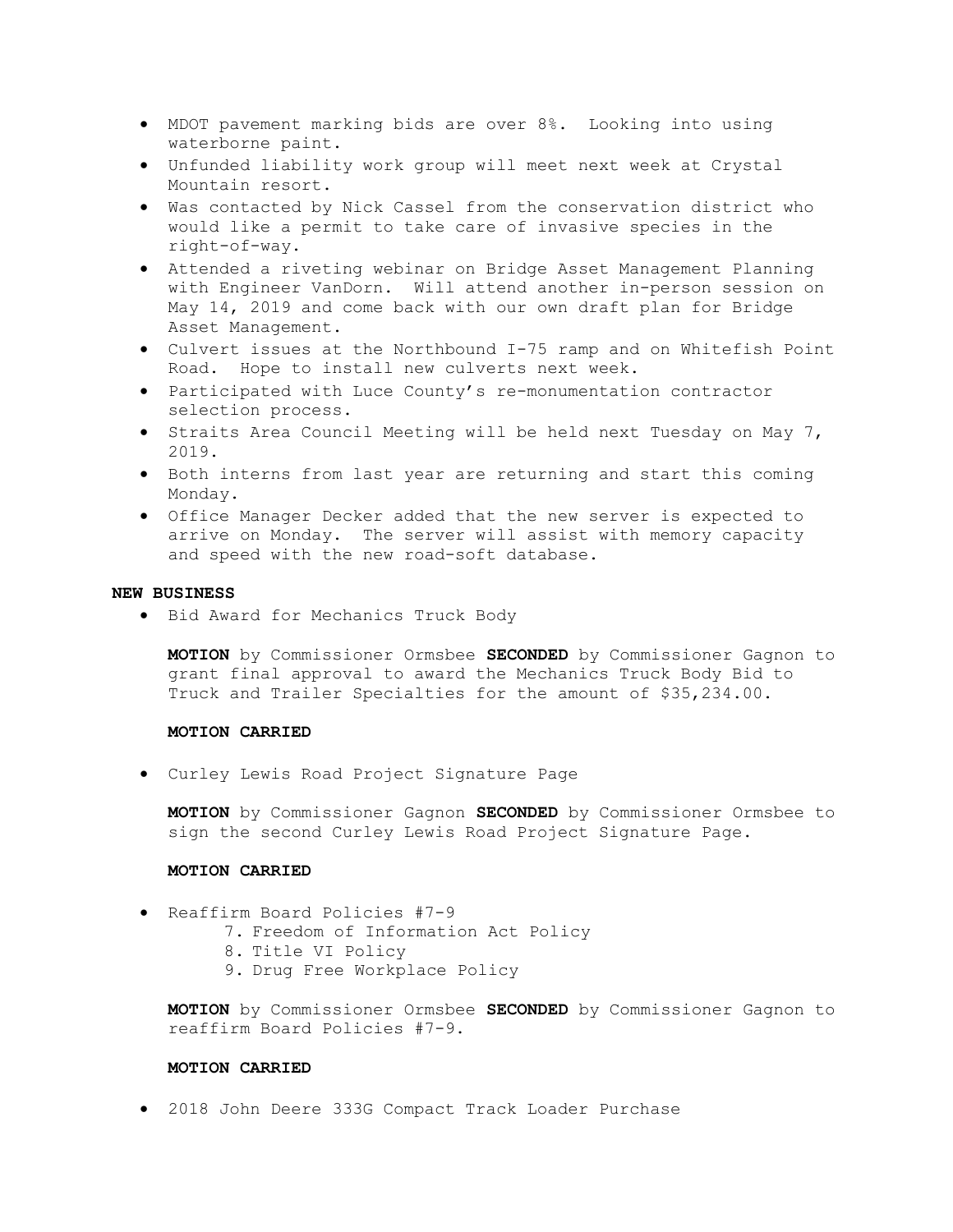MOTION by Commissioner Ormsbee SECONDED by Commissioner Gagnon to purchase the used 2018 John Deere 333G Compact Track Loader in the amount of \$78,247.00.

### MOTION CARRIED

#### OLD BUSINESS

### COUNTY COMMISSIONERS'COMMENTS

### PUBLIC COMMENTS

- Foreman Erickson thanked the Board for acting quickly on the purchase of the 2018 John Deere 333G Compact Track Loader because it will be a great addition and asset in maintaining the roads.
- Foreman Erickson relayed a message from Foreman Goodman who was absent, but wished to express his thanks to the crew who did a great job this past winter. Dean is confident that winter is now over!
- Foreman Erickson also acknowledged and thanked Chief Mechanic Frank and all the mechanics for their hard work and help this past winter.

## ROAD COMMISSIONERS COMMENTS

- Commissioner Ormsbee expressed concern over cracking on newly paved Baker Side Road and on 15 Mile Road. Solutions were discussed.
- Commissioner Ormsbee also brought up concerns of signage that has been knocked down and the possibility of replacing wood backed directional signs.
- Chairman Timmer shared results of an outside consultant who did a cost analysis from CRA. The results showed that it takes approximately \$3.5 Billion to operate the road commissions in Michigan; however, the road commissions are only bringing in \$1.4 billion. There is a large gap.
- CRA is encouraging signs to be put up when constructions projects occur to help educate the public as to who is funding the projects and how much it costs.
- Chairman Timmer also shared that new technology will be available from CRA in the form of a mobile app for weight restrictions and a tool crib.
- The CRA is looking to increase their staff by one person.

With no further business to come before the Board, the meeting adjourned at 9:13 A.M.